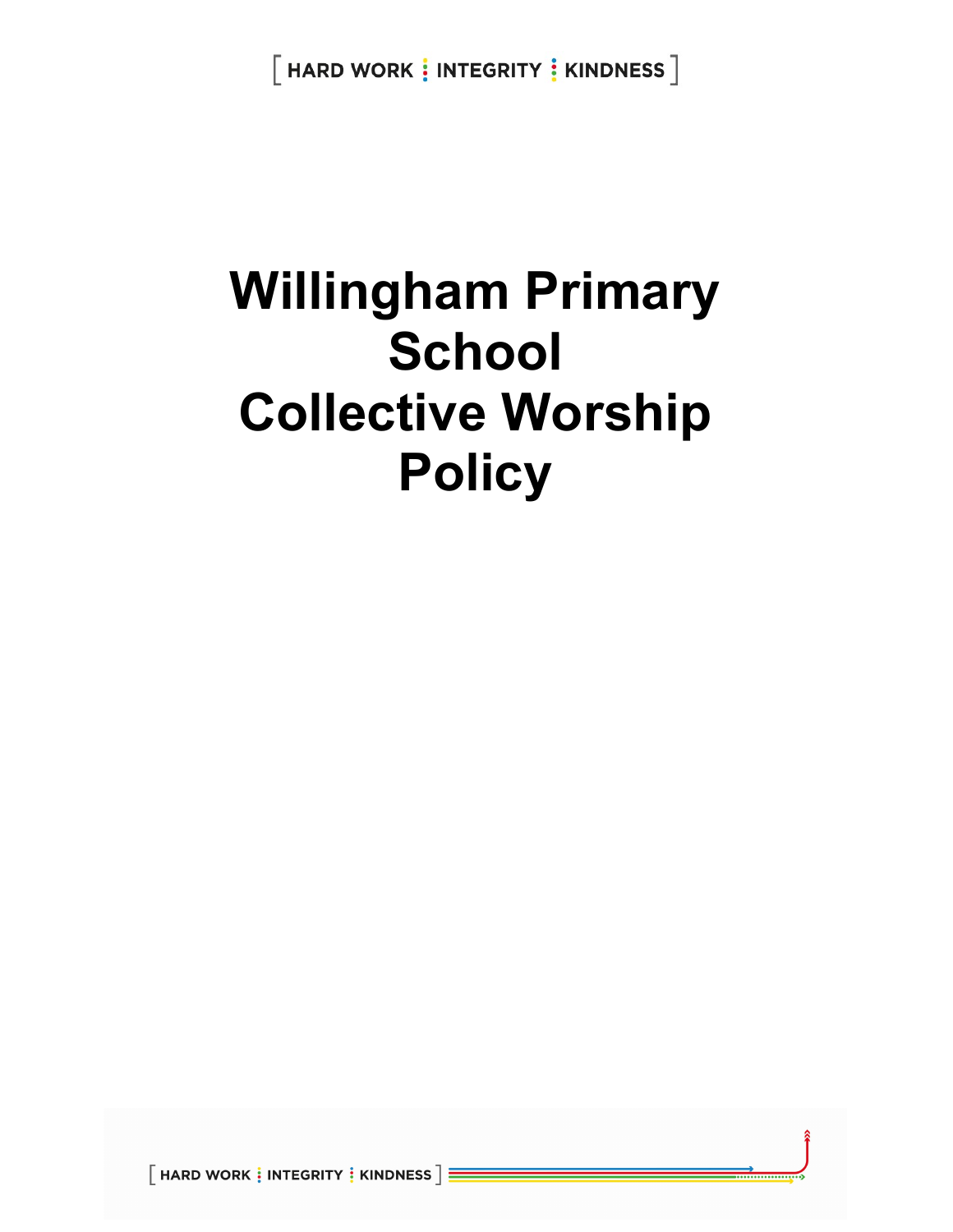#### BACKGROUND TO COLLECTIVE WORSHIP AT OUR SCHOOL

It is a legal requirement that all registered school-age pupils take part in an 'act of worship' each day. These acts of worship must be "wholly or mainly of a broadly Christian Character" for the majority of the time. They must also be "appropriate, having regard to the ages, aptitudes and family backgrounds of the pupils".

At Willingham Primary School some children are from practising Christian families, in addition, there are children who practise religions other than Christianity and some from non-religious backgrounds. We recognise that in asking our children to worship we have to consider the background that all children come from and it is therefore not the practice of this school to preach to or convert the children. The faith background of both the staff and the child's family is respected at all times.

The Headteacher is responsible (under the School Standards and Framework Act 1998) for arranging the 'daily collective worship' after consulting with the governing body. Parents of a pupil at a community, foundation or voluntary school have a right to withdraw their children from collective worship where that worship has a religious context. If a parent asks for their child to be wholly or partly excused from attending collective worship at the school, the school must comply, unless the request is withdrawn. Any parent who wishes to exercise this right should consult with the Headteacher. Teachers may also withdraw from collective worship where that worship has a religious context.

#### SOME DEFINITIONS

#### Collective worship

Worship from within a faith tradition has a very specific definition. A school community is not a worshipping community and the law recognises this by requiring "collective" not "corporate" worship. Broadly, worship in school is more appropriately referred to as worth-ship. At Willingham Primary School this might encompass what is offered in a spirit of admiration, celebration and respect to God and/or people of excellence, worthy of honour and by extension to concepts, principles and conduct that are worthy of celebration, as examples of the highest achievements of the human spirit.

Worship defined in this way draws on literature, music, art, drama and other sources of inspiration and allows for reflection for pupils and staff whose religious and cultural backgrounds are of any faith or none. In this way collective worship is inclusive not exclusive.

#### Worship of a broadly Christian character

The majority of acts of worship must be of a "broadly Christian character" and must reflect the broad traditions of Christian belief, without being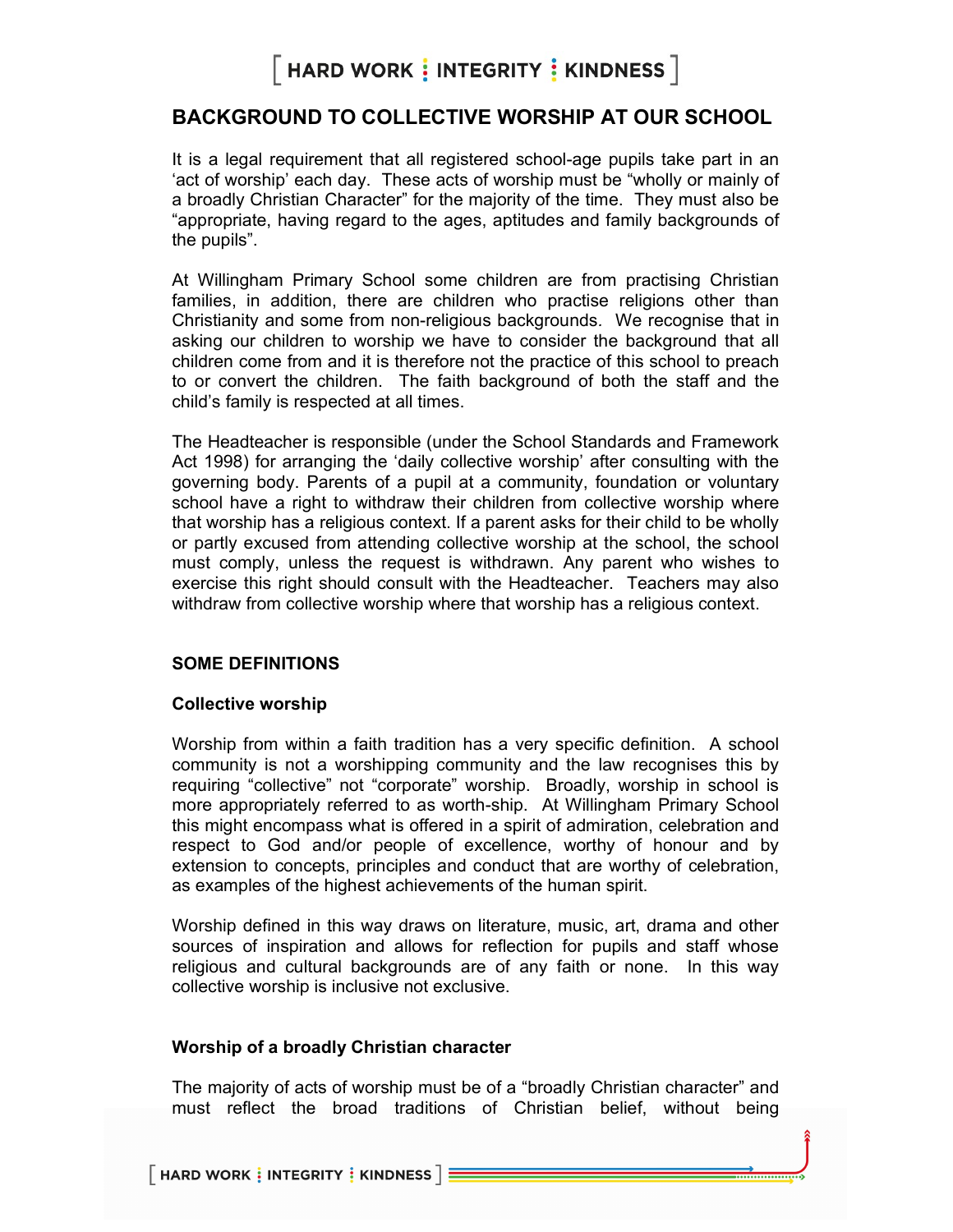denominational. Paragraphs 60-63 of the DFE Circular 1/94 asks schools to define this as "according a special status to Jesus Christ."

If we are to be inclusive in our worship at Willingham Primary School, taking the family backgrounds of the children into consideration, then, when according a special status to Jesus Christ, all pupils, whatever their beliefs, need to be respected. It is therefore appropriate to tell stories of the life of Jesus, but inappropriate for all children to be required to address Him in prayer.

Many of the characteristics of Christianity are shared by all the faiths. It is important to concentrate on these, as well as those specific to Christianity.

#### VALUES AND AIMS

We believe at this school that collective worship both supports and strengthens what we aim to do in every aspect of school life. Our caring ethos, and the value which we place on the development of the whole child; spiritually, morally, socially, culturally and intellectually is reflected in our worship. We value this time in the school day for the space it gives children to develop a reflective approach to life and the ability to express their reflections in traditionally religious ways or any other appropriate manner.

Through our collective worship we aim to provide a caring and supporting environment for children to:

- Become increasingly aware of themselves as individuals and groups within the school and wider community
- Grow in understanding of the feelings of other people in every day situations and beliefs
- Explore the language which people use to express their feelings
- Deepen their sense of wonder about the world around them
- Grow in confidence when making a presentation to the group or whole school
- Respond freely to religious and/or spiritual stimulus
- Acknowledge diversity and affirm each person's life-stance, whether it be religious or not

Worship both reflects and nurtures the ethos of the whole school. It encompasses all aspects of school life and all areas of the curriculum, so that every member of staff and every pupil may feel involved. In particular, school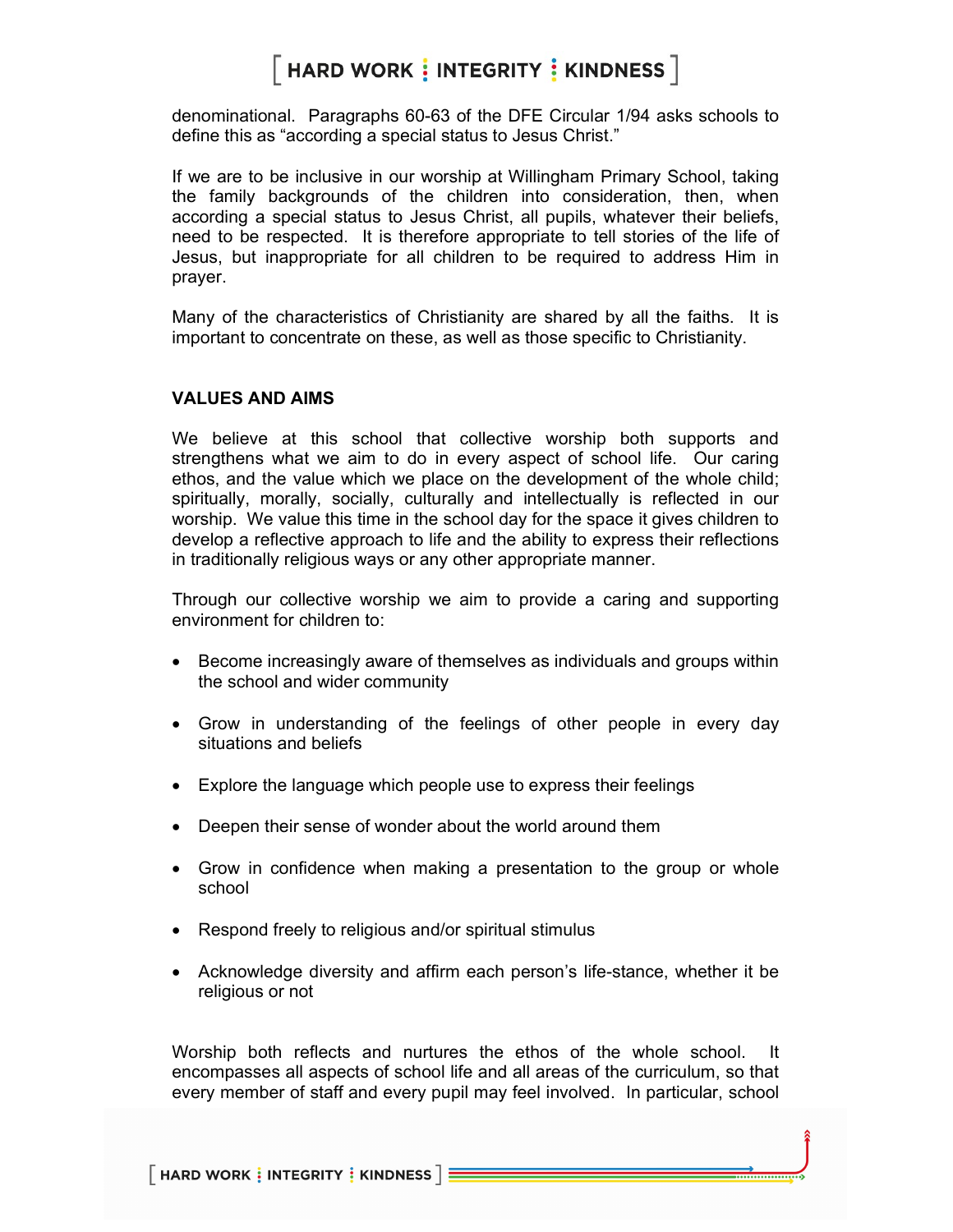worship here develops the feeling of belonging to a community that is essential for personal development and spiritual growth.

#### **OBJECTIVES**

We see school worship as an educational opportunity with clear objectives. We use this time to encourage pupils to:

- Show interest in, and a concern for, members of the school community
- Celebrate special occasions together
- Show concern for the daily happenings in school life, the local community and the wider world
- Share appreciation of worthwhile projects undertaken by groups within the school
- Explore and review the variety of values, attitudes, standards, manifested in religions and society
- **•** Reflect upon dimensions of human life  $-$  the wonderful, beautiful, joyful, heroic, humorous, tragic, sorrowful, solemn….;
- Reflect on the way in which humankind has expressed the deepest spiritual feelings, through the creative and expressive arts, scientific discovery, religious practice, service to God and other people.

#### PLANNING

At Willingham Primary School we provide our acts of worship in a variety of forms including, but not limited to; assemblies, appreciations; class reflections; and in celebration events.

Assemblies take place on four out of five days in the week.

Monday, whole-school assembly introducing a theme for the week. This theme is on a rota and reflects the school's values and drivers. Often there will be reference to a character of inspiration or importance, which may or may not be predominantly 'religious' in their nature, who represents or exemplifies/d the theme. Alternatively, the exemplification may come from a national or international event of significance, again this could be religious in nature (Christmas, Easter, Diwali for eg) or non-religious (Safer Internet Day, Anti-bullying week etc.). Pupils are given an opportunity to approach the 'threshold of worship' through a moment of reflection at the end of the assembly. This will include students and staff bowing their heads and closing their eyes and being asked to concentrate on the words that the assembly lead is saying. Pupils and staff will be asked to think about their effect on the world around them and how to use the theme of the week and the learning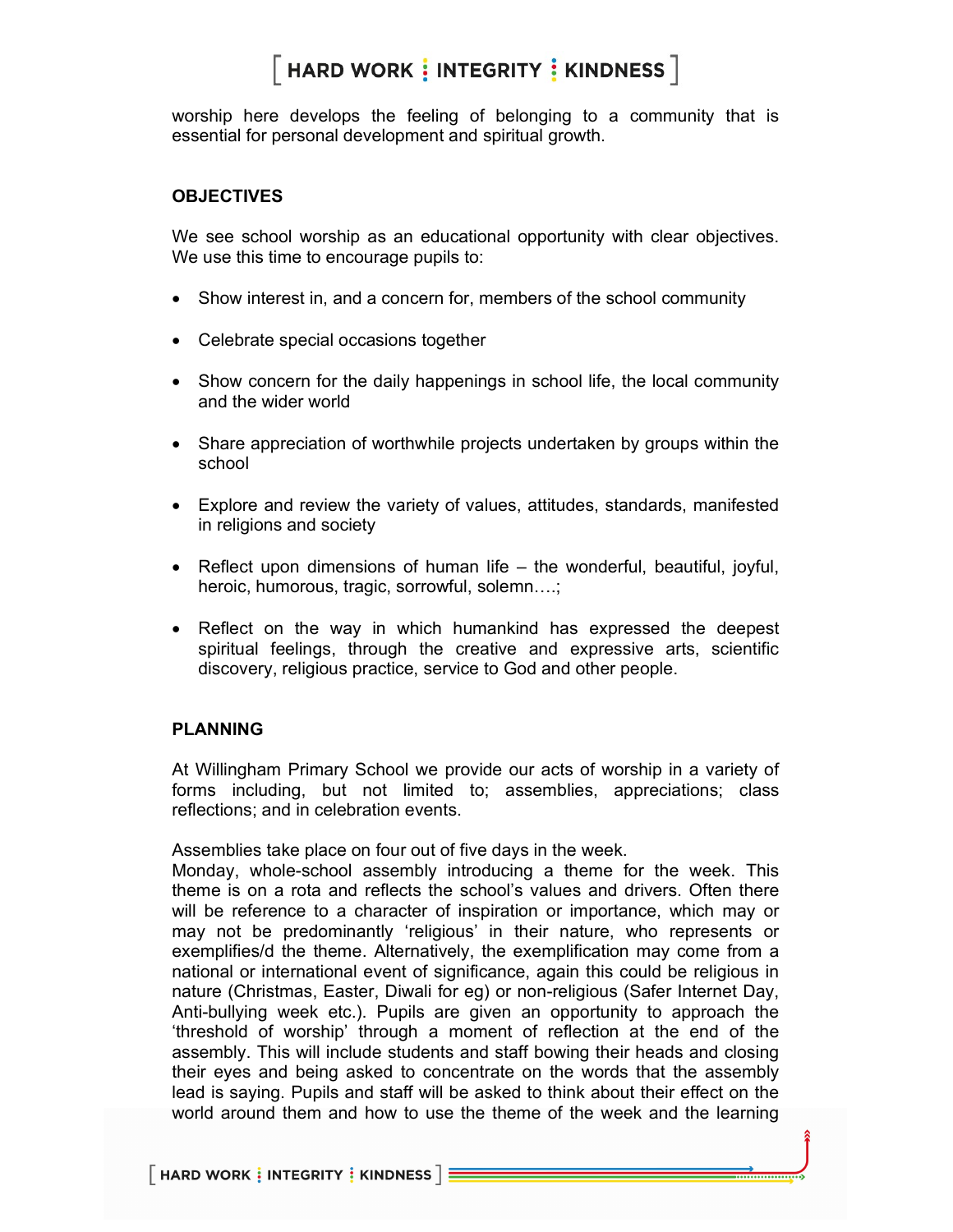from the assembly to become better versions of themselves. They will be given the opportunity to say a silent prayer in their heads if they wish to do so at this point.

Assemblies on Tuesdays give pupils the chance to express their worship in song. These assemblies are led by teachers and songs are drawn from a variety of sources, some of which may have a religious context (carols and harvest songs for example).

Assemblies on Wednesday are 'Reading Assemblies' where Key Stages come together to enjoy a wide range of fictional stories from the school's 'Literary Spine'. These included classic works of fiction that are part of the nation's history and psyche.

On Fridays the whole school come together to celebrate success from the week. Pupils are awarded Golden Awards for exemplifying the theme of the week and a variety of other certificates and acknowledgements of success (Brian Retallick cup, TTRS certificates, Attendance bears, House Cup award etc.) and are have a true celebratory atmosphere.

'Appreciations' give the staff and pupils regular moments throughout the school day to reflect on success and the efforts of others. These take place at the end of each KS2 playtime and at other period during the day when year groups meet collectively (for example in the lunch hall).

In class collective worship can, again, take many forms and will include moments of reflection in Religious Education lessons; sharing of news features (watching and discussing Newsround for example) and wider moments of reflection and contemplation (in PSCHE lessons for example).

We believe that creating the right atmosphere is crucial to the quality of the worship. Therefore, the time is not over-dominated by school administration or moralising. We plan multiple times each day, with a variety in content and methods, allowing opportunity for quiet personal reflection/worship for all pupils.

The school also invites guests both from religious contexts and broader societal contexts to conduct assemblies. These include but are not limited to:

- Local religious leaders
- The GenR8 team
- Local authors
- Sports people
- People from industry with inspirational stories
- Parents from a variety of religious backgrounds to share their faith's significant festivals

SUCCESS CRITERIA